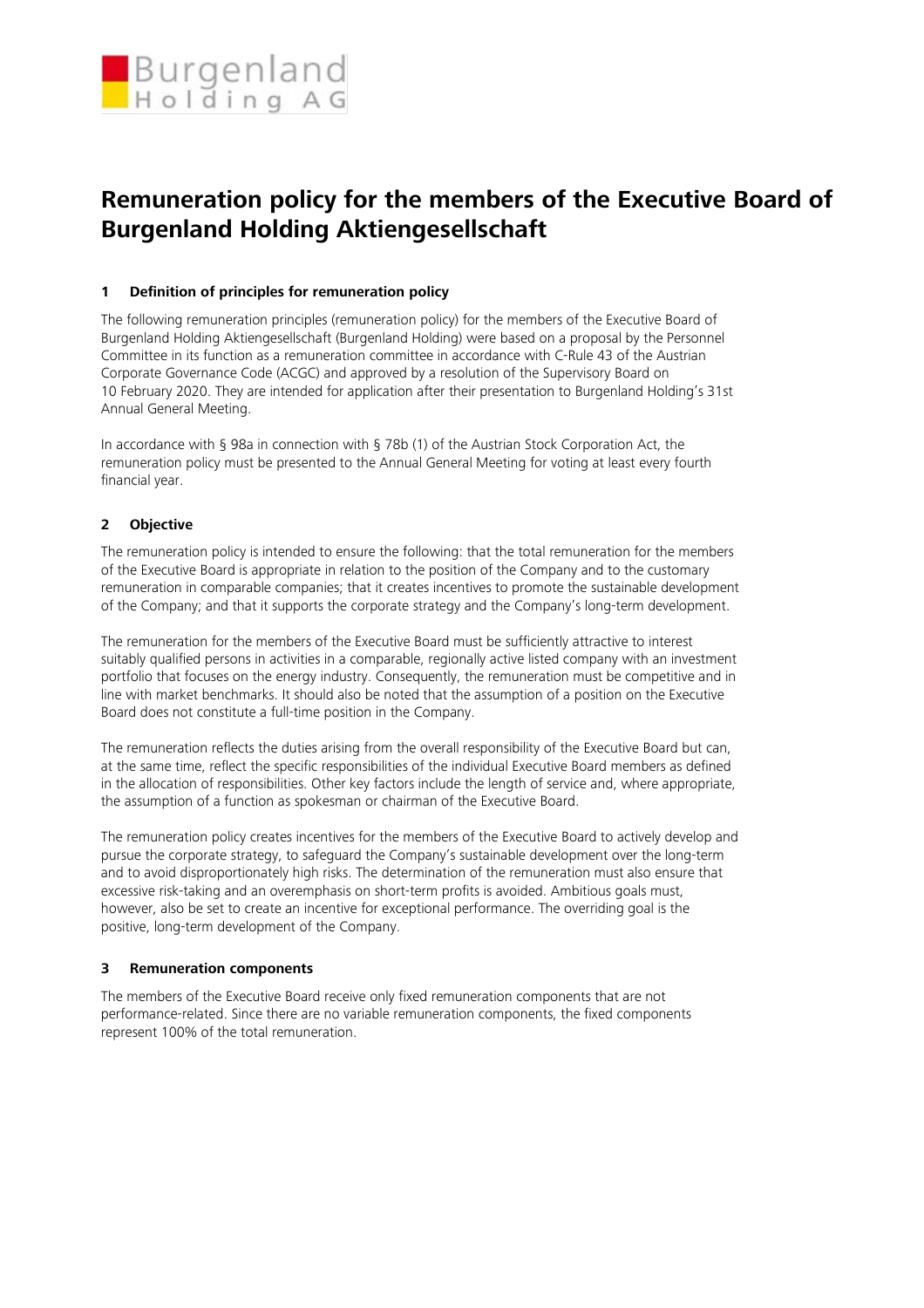## **4 Fixed remuneration components**

Fixed remuneration comprises the base salary and D&O insurance coverage as a fringe benefit.

#### **4.1 Base salary**

Various factors are included in the measurement of the base salary: Above all, this remuneration component reflects the principal acceptance of a position on the Executive Board and the related overall responsibility of the individual Executive Board members. Furthermore, the base salary is aligned with the customary market-based remuneration of executive board members.

In the context of this market comparison, which should, in particular, include other comparable listed companies in Austria, the specific characteristics of Burgenland Holding must also be taken into account. These characteristics can be derived, in particular, from the regional markets and the Company's investment portfolio as well as specific corporate key figures. The exercise of an Executive Board mandate does not constitute a full-time position due to the Company's relatively limited business activities, and this factor must also be taken into account when developing the basic salary.

In consideration of these requirements, the base salary must ensure competitive salaries which allow the Company to recruit and retain suitable managers.

The basic salary should be designed to support the Company's long-term positive development and to avoid a focus on short-term effects. It should take into account both financial and non-financial criteria, including criteria related to the Company's social responsibility – e.g. environmental as well as social factors.

Overall, these objectives are intended to support the current business strategy and long-term development of Burgenland Holding.

#### **4.2 D&O insurance**

The Executive Board members can be provided with D&O insurance (directors and officers liability insurance) and legal protection insurance with adequate risk coverage. As an affiliated company of EVN AG, the members of the Supervisory Board can be included in the D&O insurance of EVN AG. The related premiums are to be carried by the Company or reimbursed by EVN AG.

## **4.3 Post-employment benefits**

There is no Company pension plan for members of the Executive Board apart from any legally binding entitlements. Furthermore, there are no entitlements/benefits in the event their function is terminated.

## **5 Variable remuneration components**

There are no variable compensation components. For this reason, no further details are provided on this point, in particular with regard to a clawback of variable remuneration components.

#### **6 Remuneration and employment conditions for employees**

The Company does not currently employ any staff of its own. In the event that the Company employs its own employees, the monthly basic salary of an Executive Board member shall, in order to ensure a reasonable relationship between the remuneration of the Executive Board and the remuneration and employment conditions of the Company's employees, not exceed 20 times the average monthly basic salary of the employees of Burgenland Holding, calculated on a full-time basis.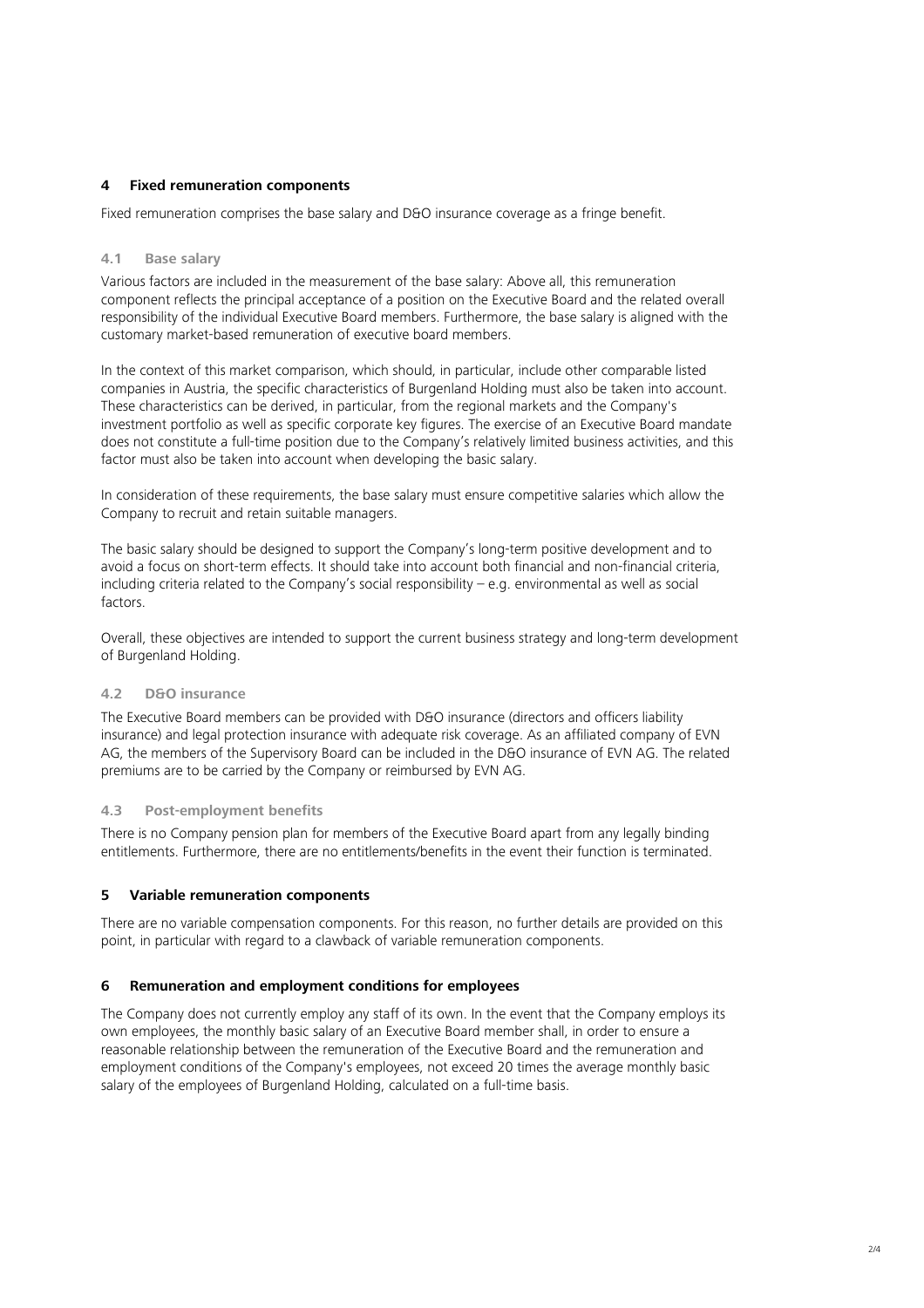## **7 Term of office and termination of the contracts with the Executive Board members**

#### **7.1 Term of office and termination**

The duration of the contracts (employment contracts) with the Executive Board members generally equals five years. In any event, it is linked to the term of office.

If an Executive Board member is dismissed for good cause, the employment contract may be terminated by the Company with immediate effect.

#### **7.2 Consequences of termination**

If the employment contract ends during a financial year, the Executive Board member is entitled to remuneration for the current month. This does not apply in the event of justified termination of the employment contract due to the fault of the Executive Board member or premature, unjustified resignation.

The Executive Board members are covered by an employee severance compensation and pension scheme in accordance with Austrian law ("Betriebliche Mitarbeiter- und Selbständigenvorsorgegesetz"). The Company is required to make contributions to the employee severance compensation and pension fund at the amount defined by legal regulations. There are no other contractual agreements.

In accordance with C-Rule 27a of the ACGC, claims for compensation in the event of premature dismissal are limited to a maximum of 24 months' remuneration or, if shorter, to the remaining term of the employment contract.

Information on post-employment benefits is provided under Point 4.3.

## **8 Procedure for remuneration policy**

This remuneration policy was approved through a resolution of the Supervisory Board on 10 February 2020 and will be presented to Burgenland Holding's 31st Annual General Meeting for voting.

The Executive Board reports each year – if necessary, together with additional persons – on remuneration to the Personnel Committee, which can initiate a revision of the remuneration policy if required.

The Personnel Committee consists solely of independent members of the Supervisory Board. They are required to report any conflicts of interest on their own initiative and must abstain from voting in such cases.

At least every fourth financial year, the Personnel Committee – if necessary, together with internal and external experts – reviews the remuneration policy and evaluates whether a revision is necessary.

Following this review and evaluation, the Personnel Committee must make a recommendation on the remuneration policy to the Supervisory Board. The same applies to premature, material changes in the remuneration policy.

The Supervisory Board must then pass a resolution on the remuneration policy and submit an appropriate proposal to the Annual General Meeting.

The remuneration policy must be presented to the Annual General Meeting for voting.

#### **9 Temporary deviation from the remuneration policy**

Deviation from this remuneration policy is only possible under exceptional circumstances and for a temporary period and may only involve Points 4.1 and 5. The Annual General Meeting must be informed of any deviations, together with an explanation of the underlying exceptional circumstances.